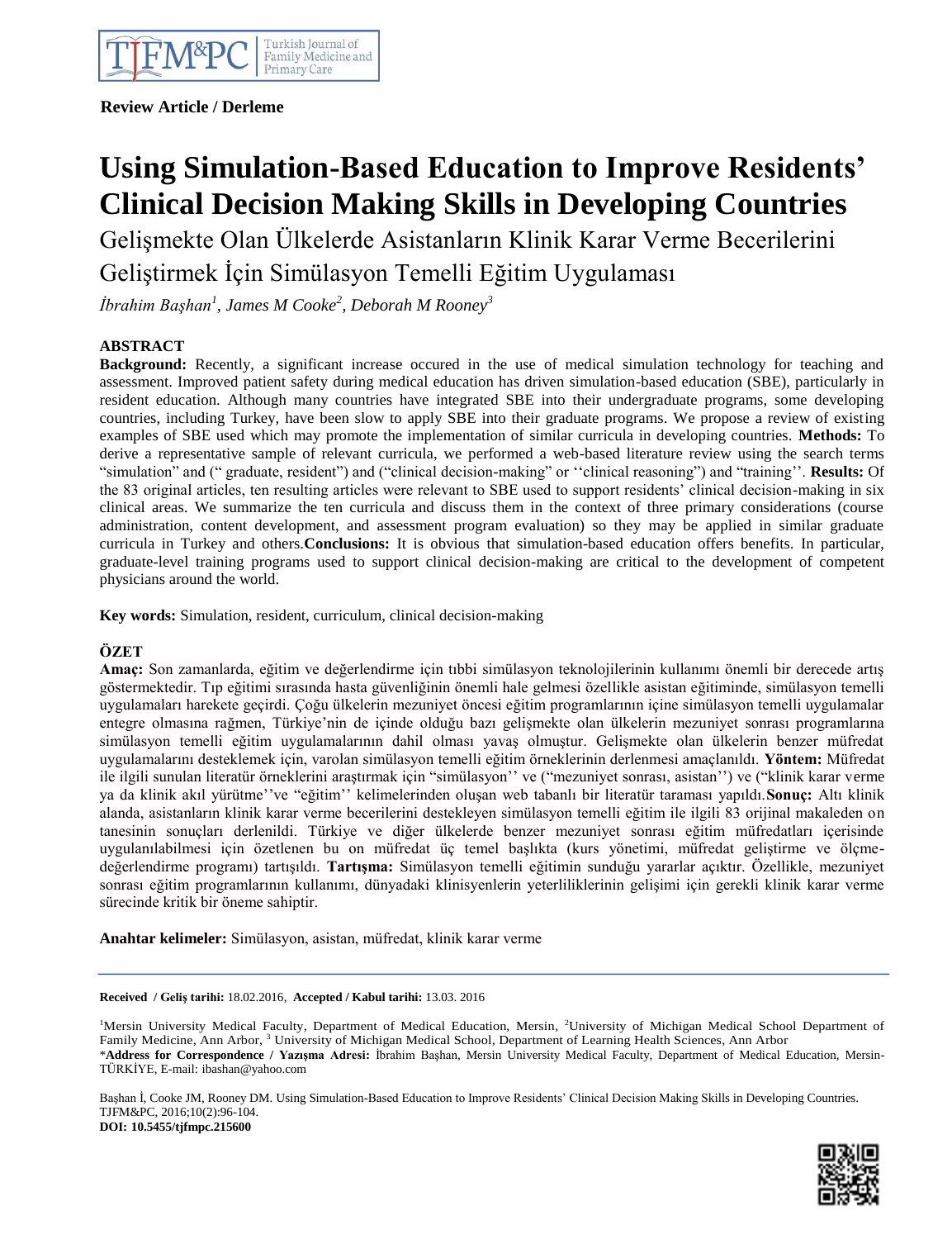## **BACKGROUND**

Simulators have been used in clinical education since the 1950s, but their use for standardized learning, practice and assessment has significantly increased over the past 20 years in many countries due to increased availability, improved fidelity, and the widespread acceptance of simulation as a fundamental teaching modality in undergraduate and graduate medical education.<sup>1</sup> Simulation also addresses a universal need to provide novice learners with early clinical exposure to a broad set of clinical conditions and procedures in a safe environment allowing the ability to practice and demonstrate competency prior to patient contact in addition to the ability to standardize experiences common to core clinical trainees. The use of simulation also uniquely addresses the needs of adult learners.

 Adult educational theory advocates that learning occurs through sequential phases of cognitive analysis. Initial experience is retained as a memory, incorporated with existing knowledge, and then internally transformed to provide general meaning or understanding of the event. When repeated, similar meaningful experiences reinforce memory and provides broader pattern recognition critical to complex tasks. This concept is now widely accepted in many industries and areas of study such as aviation, the nuclear power industry and the military, all of whom broadly utilize simulation throughout training programs and for ongoing maintenance of skills.<sup>2</sup>

#### **Learning Health Sciences:**

 Traditionally, clinical clerkships associated with undergraduate medical education combine academic and apprenticeship experiences, so students may participate in a daily routine of knowledge acquisition, patient care, and the study of differential diagnoses and treatment plans. At the same time, students also attend lectures and/or small-group sessions that highlight basic concepts and disease models. This approach is intended to maximize students' ability to gain a large body of knowledge to which general meaning is applied to experiences they may eventually face in clinical practice. $3$  Some suggest these learning modalities do maximize students" knowledge, but are not effective at promoting the highest level of learned knowledge, and clinical reasoning that reflection and metacognitive analysis occur independently, only after extended periods of time when students assimilate previous experiences with their existing knowledge.<sup>4</sup> Because students rarely witness several patients that present with the full range of a particular disease process within a short time period, their opportunity to apply clinical reasoning in an authentic process is limited by the patients" presented. Furthermore, while faculty intend to teach disease concepts during academic sessions, their efforts may not effect students' performance at patients' bedsides.<sup>5</sup>

#### **Needs of Modern Learners:**

 The current learners in medical education are from the millenial generation (also called "Generations Y"), and were born loosely between 1980 and 2000. These learners have been reported as having evolving learning styles that are driven by evolving technologies and available resources. For example, millenial learners have been characterized as active learners who prefer experiential learning with immediate feedback,<sup>6-8</sup> and prefer learning aided by technology.<sup>7-10</sup> The same learners have also been reported to be and academically disengaged,<sup>6,8</sup> and most troubling, characterized as lacking critical thinking skills.<sup>7,8,11</sup> These characteristics seem to be common across developing countries, including Turkey.<sup>12</sup> As Dilullo and colleagues explain, "Millennials have grown up with astonishing exposure to unvetted internet resources. "The predilection for millennial students is to make big gains quickly and with minimal effort, which has conditioned them to select the first or most easily available information source.<sup>13</sup> One researcher posits that millennials' increased efficiency at information gathering may have eroded their critical thinking skills, particularly in higher education.<sup>14</sup>

 Although we align with researchers who caution against broad generalizations about learners,<sup>15</sup> we propose medical educators should be mindful of learner differences and target medical curricula to modern learners' needs while engaging them in dynamic learning activities in an authentic setting that allows for immediate feedback. We propose well-developed simulation-based education is particularly useful at addressing modern learners' needs.

#### **Utilizing Simulation-based Education in Medicine**

 Simulation-based education offers a unique opportunity to engage doctors in training in an authentic, yet safe environment, so thay may advance learning and improve their clinical practice. Unlike traditional, passive academic training strategies that focus on increasing students" fund of knowledge via didactic sessions, simulation creates an active, participatory, authentic learning environment where students can practice skills that are directly related to patients and their care. Well-developed simulation-based education meets the need for medical education reform and also improves patient safety by supporting students as they develop skills across the many domains of of clinical practice in a safe environment, outside the actual clinical environment.<sup>15,16</sup>

 Simulation uses emotion to stimulate recall and assimilation of knowledge while minimizing risk to patients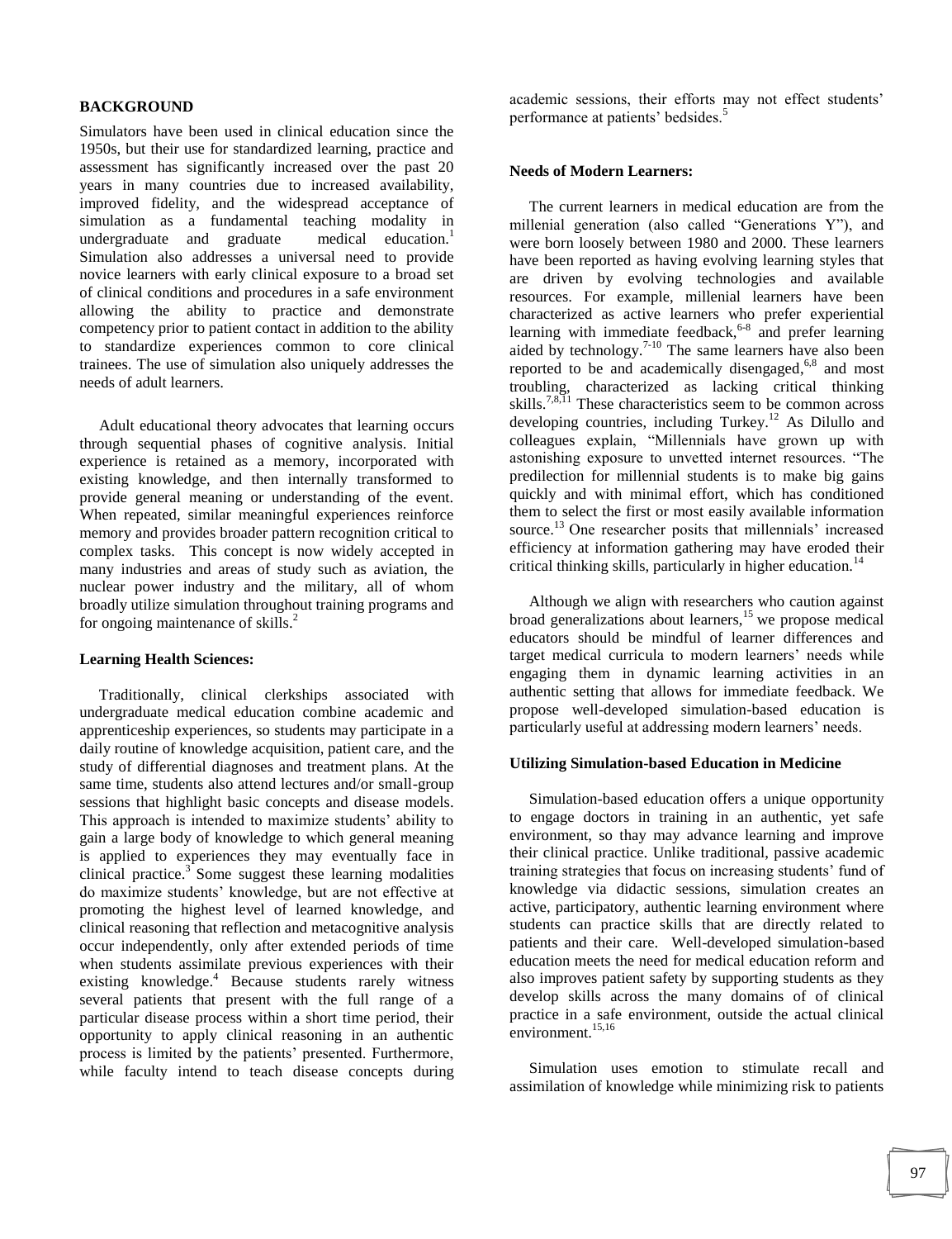or learners. This modality, one that incorporates personal clinical experience for the assimilation of scientific learning, is the foundation of the Flexnerian ideal. A century ago, Flexner was a champion of a new curriclum, one that allowed medical students to study at the patient bedside so that they could apply science to clinical care with oversight of experienced physicians.<sup>17</sup> Since the Flexner report, medical schools have included an "advanced" apprenticeship model for medical students following basic sciences instruction, thusly, providing clinical clerkship experiences. Modern medical education reforms are founded on Flexner"s desire to combine basic science and clinical instruction during a doctor's training program. Today, simulation-based education is used as a modality to foster simultaneous integration of preclinical and clinical content in a way that Flexner would have appreciated. Although Flexner was a champion of the preclinical– clinical curricular sequence, it is unlikely that he was aware of the possibilites simulation would eventually offer to the medical education. The simulated clinical environment now allows clinical experience to be safely incorporated into the curriculum from the first days of medical school, providing early scaffolding to facilitate enhanced understanding and application of medical knowledge.<sup>18</sup>

## **Simulation in Turkey**

Since 2003 Turkey has undergone changes in it's healthcare system.<sup>19</sup> Nationally, an increased awareness of best practices in patient safety and governmental support for an increased need of medical practioners have led to an increace in the number of medical schools. Within the current framework of medical education, simulation is becoming a standard learning modality in *undergraduate* medical education in Turkey. Turkish undergraduate medical education programs not only facilitate students' learning of required knowledge, but they also employ simulation-based education for students' skills acquisition during medical training later in their program.<sup>12</sup> Simulationbased mastery learning (SBML), consisting of simulationbased education with the addition of defined mastery criteria and rigourous assessment, is considered to be the best practice in clinical education by some medical educators, $^{20}$  but is even further from implementation in Turkish programs. In spite of the growing interest in simulation"s value in *undergraduate* medical education, simulation-based education has not yet been established as best practice in Turkish *graduate* medical education programs, particularly in the area of development of clinical decision-making skills.

#### **Simulation in Developed Countries**

 In some countries, preclinical curricula have evolved over the last two decades, moving away from didactic

content and increasing focus on the facilitation of problem solving, group learning, and reflective processing. Adult education models support this approach, and use of these models has resulted in higher levels of understanding and retention among students. $^{21}$  For clinical curricula, educators have attempted to support learners by restructuring curricula, developing small-group sessions, and increasing self-directed learning and independent research. In spite of these improvements, a disconnection still exists between the classroom and the clinical environment, and many students feel that they are inadequately trained in history taking, physical examination, diagnosis, and management.<sup>2</sup> Further, increased public awareness of academic medical centers" teaching practices has compelled medical educators to improve their programs' focus on patient safety and quality. $^{23}$ 

 Simulation-based education (SBE) has been recognized as the "best-practice" modality that can bridge educational gaps, and at the same time, improve patient safety. $24,25$ Because of this, simulation-based training has emerged as a cornerstone of many medical training programs in developed countries. Robust simulation-based education is founded on well-defined learning objectives and it fosters repeated, deliberate practice of specific tasks that occur infrequently or expose patients to risk when performed by novice learners.<sup>23</sup> Simulation allows complex procedures to be deconstructed into more manageable tasks, and offers learners the opportunity to practice and apply developing clinical decision-making skills.

 We intend to promote the use of SBE in developing countries" graduate training programs by identifying existing curricula that target residents' clinical decisionmaking skills and by addressing percieved challenges associated with development and through implemention of such programs. We highlight the graduate-level programs that demonstrated effective use of simulation to improve clinical decision-making across a variety of specialties using an assortment of simulation-based education applications.

## **METHODS**

To identify examples of simulation-based curricula used to support residents' clinical decision-making, we conducted a focused literature review. To derive a representative sample relevant curricula we performed a literature review in Medsearch (Ovid) and Pubmed using the search terms "simulation" and ("intern," or "graduate, or "resident") and ("clinical decision-making" or clinical reasoning") and "training." Of the 83 resulting original articles reviewed, 71 articles were removed. Of these, 44 articles were focused on assessment or assessment validation, research processes, or were editorial in nature, while the other 27 were targeted toward medical, nursing, and/or ancillary health students.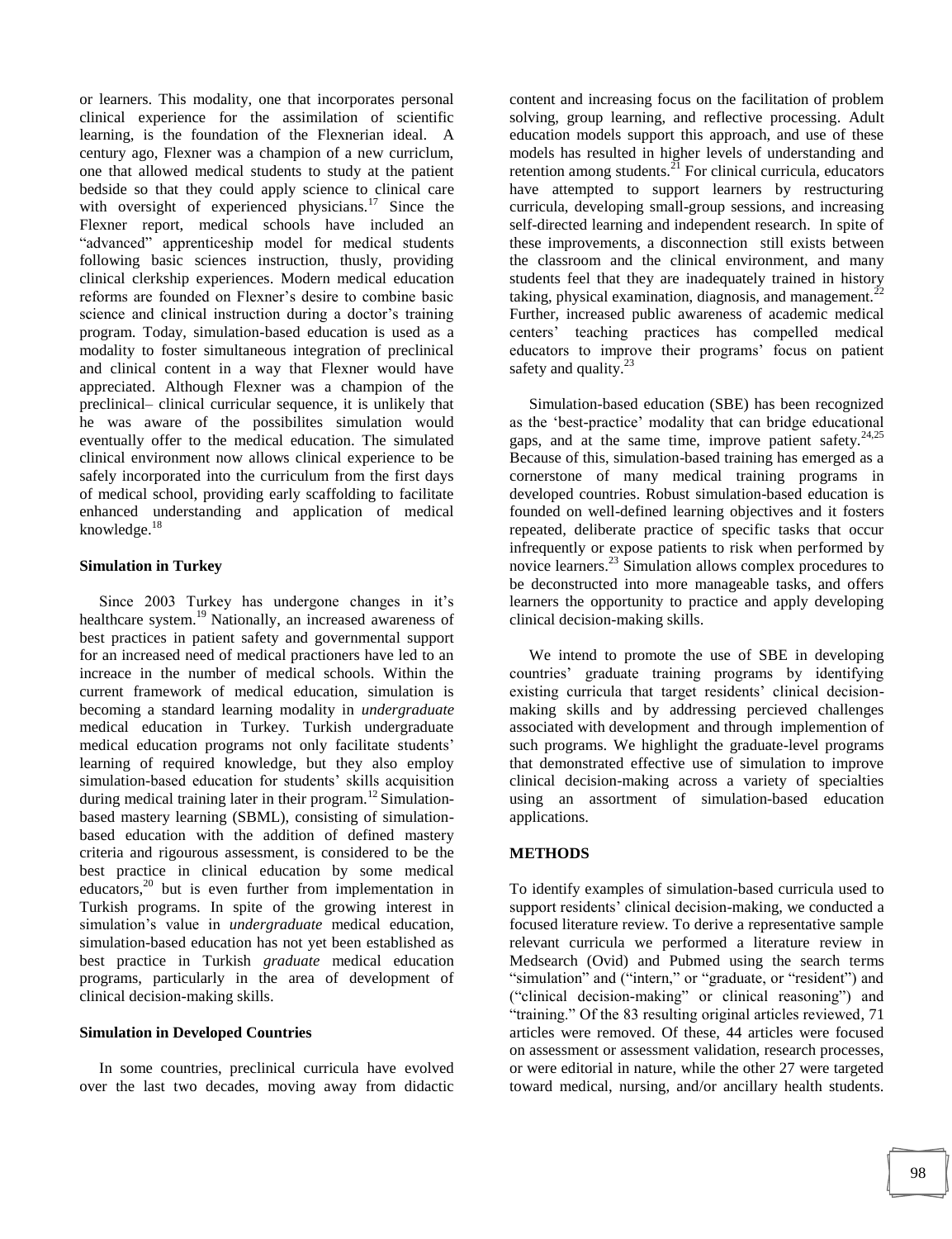Two relevant articles were removed because they failed to adequately describe their curriculum in enough detail to be reproducible. We summarize the resulting 10 articles relevant to simulation-based curricula used to support residents' clinical decision-making in six clinical areas.

#### **RESULTS**

## *Anesthesiology*

Faculty from Mount Sanai School of Medicine (NY, US) presented the benefits of using standardized patients (trained, non physician actors) in a simulation-based curriculum for Anesthesiology residents as they learn and practice interpersonal and communication skills, and clinical decision-making.26 Levine and Swartz offered a practical "how to guide" to facilitate a simulation-based curriculum that employs standardized patients to portray a patient and surgeon colleague in two clinical scenarios. Details of the resources available are found in Table 1.

#### **Table 1. Description of available simulation-based curricula resources used to support decision-making skills across six clinical disciplines** Resources

| <b>Disclipline</b> |
|--------------------|
|--------------------|

| <b>Anesthesiology</b>                   |                                                                                                                                                                                                                         |
|-----------------------------------------|-------------------------------------------------------------------------------------------------------------------------------------------------------------------------------------------------------------------------|
| Levine & Swartz,<br>2008                | $\checkmark$ Detailed description of the 2 cases, complete with clinical background information, presentations,<br>and applied scripts<br>$\checkmark$ Performance checklists                                           |
| <b>Emergency Medicine</b>               |                                                                                                                                                                                                                         |
| Grall et al., 2014                      | $\checkmark$ Detailed description of each of the 4 stages of instruction for 13 modules<br>$\checkmark$ Curriculum program evaluation survey questions.                                                                 |
| Lee et al., 2012                        | $\checkmark$ Detailed description of the 4 cases, including clinical presentations, and required interventions<br>$\checkmark$ Reference for validation neonatal resuscitation scoring tool [38], and weighting scheme. |
| Okuda et al., 2014                      | $\checkmark$ Practical description of team organization and case roles                                                                                                                                                  |
|                                         | √ Illustration of physical room set-up<br>$\checkmark$ Required equipment list                                                                                                                                          |
|                                         | $\checkmark$ Sample case scenario                                                                                                                                                                                       |
|                                         | $\checkmark$ Review of associated challenges.                                                                                                                                                                           |
| <b>Internal Medicine</b>                |                                                                                                                                                                                                                         |
| Mathai et al., 2014                     | $\checkmark$ Description of curriculum components<br>Description of teaching methods, session organization, resource requirements, and skills assessed                                                                  |
| Cohen et al., 2013                      | $\checkmark$ Description of session organization and timing<br>$\checkmark$ Reference for detailed teaching and assessment methods used during intervention [40-44].                                                    |
| <b>Pediatric Medicine</b>               |                                                                                                                                                                                                                         |
| Sam et al., 2012                        | $\checkmark$ Description of curriclum objectives across each of the 3 years                                                                                                                                             |
|                                         | $\checkmark$ Sample learning objectives for specific scenarios                                                                                                                                                          |
|                                         | $\checkmark$ Description of typical session schedule across learner groups.                                                                                                                                             |
| <b>Surgery</b><br>Buchholz et al., 2014 |                                                                                                                                                                                                                         |
|                                         | $\checkmark$ Description of course design<br>$\checkmark$ Description resourcs required for each of the three training sessions                                                                                         |
|                                         | $\checkmark$ Description of session organization and timing                                                                                                                                                             |
|                                         | √ Reference to resource of didactice materials, modules (SCORE) [48].                                                                                                                                                   |
| Kellicut et al., 2014                   | $\checkmark$ Description of course design                                                                                                                                                                               |
|                                         | $\checkmark$ Checklists used for feedback                                                                                                                                                                               |
|                                         | -Prehospital-trauma evaluation checklist                                                                                                                                                                                |
|                                         | -Triage/resuscitation evaluation checklist<br>-Surgery brief guide                                                                                                                                                      |
|                                         | √ Example, After Action Report for formal feedback                                                                                                                                                                      |
|                                         | $\checkmark$ Program evaluation survey tool questions.                                                                                                                                                                  |
| <b>Urology</b>                          |                                                                                                                                                                                                                         |
| Shamim et al., 2013                     | $\checkmark$ Description of course design                                                                                                                                                                               |
|                                         | √ Description of simulators used to teach technical and non-technical skills                                                                                                                                            |
|                                         | General description of scenarios used to teach non-technical skills.                                                                                                                                                    |

#### *Emergency Medicine*

Emergency Medicine faculty of the University of Arizona (Tucson, US) used a progressive, four-stage, multimodule, simulation-based mastery curriculum to increase residents" knowledge and procedural skills in 13 difficult or uncommon emergency medical procedures.<sup>27</sup> Grall and colleagues combined cognitive training with hands-on

procedural instruction using high- and low-fidelity simulation. The advantages of this application were: 1) strongly founded in education theory, 2) Assessment aligned with ACGME competencies, 2) concurrently providing theoretical, technical, and instructional experience to the residents.

 Faculty of Tufts University (Boston, US) implemented and evaluated a novel neonatal resuscitation curriculum.<sup>28</sup> Lee and colleagues found that the task-specific simulationbased educational intervention significantly improved Emergency Medicine residents' confidence, knowledge, and performance of the critical initial steps in neonatal resuscitation. The primary advantage of this application was residents who engaged in the intervention outperformed their peers on a number of critical actions and time required to complete the targeted critical actions. This curriculum is highlighted for it's application to improve residents" affect, knowledge, and performance in clinical setting.

 Multi-institutional collaborative work by Okuda and his colleagues described a practical application of "SimWars" competetion that allowed practice/assessment of decisionmaking process during management of simulated complex scenarios.<sup>29</sup> The advantages of this application were: 1) the competetion format was considered exciting and enjoyable, and promoted long-term learner motivation, and 2) SimWars experiences at national conferences has led to increased interest by faculty in using simulation as an educational tool at their own institutions.

#### *Internal Medicine*

 Faculty of Massachusetts General Hospital Department of Medicine (Boston,US) describe the expansion of an eight-case, simulation-based curriculum that offers deliberate practice in the management of common acute clinical ICU cases to a large residency program where faculty resources are limited.<sup>30</sup> According to Mathai and her colleagues, the success of the program is attributed, in part to the residents who served as session facilitators and chairpersons of the program.

Faculty of Northwestern University's Department of Internal Medicine (Chicago, US) implemented a three-day simulation-based mastery learning "bootcamp" consisting of targeted ICU clinical skills.<sup>31</sup> The curriculum from Cohen and her colleagues included five skills; 1) recognition of physical examination findings (cardiac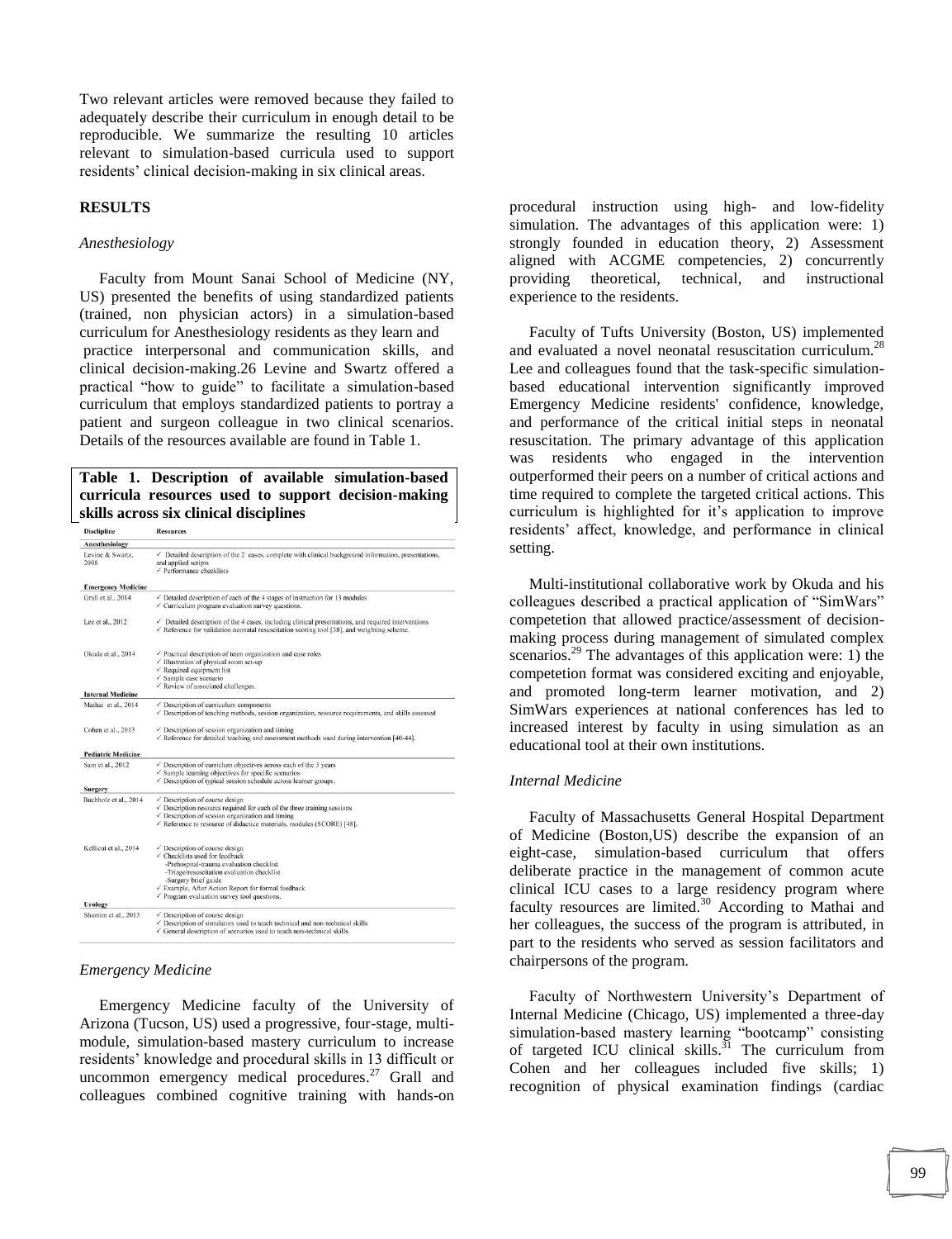auscultation), 2) performance of paracentesis, 3) performance of lumbar puncture, 4) management of critically ill patients (intensive care unit skills), and 5) communication with patients (code status discussion). All intern boot camp participants were required to meet or exceed predefined mastery standards before beginning their internship. The primary advantage of this application was the use of established individualized training programs to ensure competency prior to patient interactions. $32-36$ 

## *Pediatric Medicine*

 Faculty of BC Children"s Hospital (Vancouver, CA) introduced a novel pediatric acute care longitudinal simulation-based curriculum that focused on complex medical cases and crisis resource management. $37$  Sam and his colleagues developed, implemented, and evaluated the longitudinal "mock code" curriculum that consisted of sequential modules across the 3-year training period, and "just in time" in situ mock codes. Targeted learners included the entire multidisciplinary code team and crisis support systems. The advantages of this application were: 1) application of scaffolded learning, 2) inclusion of entire code team to ensure cohesive training, and 3) use of "just in time" in situ mock code to reinforce learning.

#### *Surgery*

 Multi-institutional collaborative work by Kellicut and his colleagues described the novel Surgical Team Assessment Training (STAT) program, a multidisciplinary team-training program that teaches teamwork and traumaspecific resuscitation roles, founded on TeamSTEPPS approach.<sup>38</sup> The program targeted learners such as physicians, nurses, medics, OR technicians, and other medical support personnel who have been deployed to serve in military. The one-day program consists of two trauma simulations, video review and discussion, didactic session, and a follow-up simulation and video review, all in a context relevant to learners, military combat environment. The advantages of this application were 1) the use of a well-established program (TeamSTEPPS) to address targeted learning needs, 2) the use of well-developed scenarios relevant to the learners, and 3) using an formal feedback report form that has been previously-established in military context (AAR; After Action Report).

 Faculty of Penn Medicine (Philadelphia, US) developed a novel surgery curriculum to support junior residents as they learn and refine technical and non-technical skills.<sup>39</sup> Buchholz and his colleagues introduced the new simulation-based "clinical care pathway" biliary diseasebased curriculum in three sessions across 3 days. Residents were able to practice non-technical skills via an initial simulated "pre-operative" consultation with a standardized patient, technical skills via hands-on training in a simulated operating room ("intra-operative"), and then to refine nontechnical skills via the "post-operative visit" with the same standardized patient. The advantages of this application were: 1) engagement of learners for training technical and non-technical skills in authentic setting, and 2) use of standardized scenarios and associated assessments that were reviewed and approved by certifying body (American Board of Surgery), 3) and deliberate alignment with the competencies defined by the US accrediting body  $(ACGME).<sup>40</sup>$ 

#### *Urology*

 Multi-center collaborative work at King"s College (London, UK) by Shamim and his colleagues produced a comprehensive Urology training program that incorporated procedural skills, decision-making, and communication and team-working skills. <sup>41</sup> To meet the learning objectives, technical skills sessions incorporated virtual reality simulators and bench-top task trainers, and were scheduled for 14 half-days, while non-technical skills sessions employed patient simulators and were conducted over seven full days of training, alternating weekly. The primary advantages of this application was the comprehensive nature of the on-going curriculum for a targeted audience.

## **DISCUSSION**

Medical education in Turkey has a rich history.<sup>42</sup> Currently, there are over 60 Medical Schools in Turkey and 3 graduate training programs. 34 out of 56 medical faculties (%60,7) is mixed, 18 of them (%32,1) implement training centered, 4 of them  $(\frac{6}{7}, 1)$  use student centered training models.<sup>43</sup> When we have a chance to assess, 47 of these curriculums (%83,9) use system based (integrated), 5 of them  $(\%8,9)$  use classic, 3 of them  $(\%5,3)$  use problem based and 1 of them (%1,7) use integrated and classic curriculum. While problem based training provides less than 10 percent of the entire curriculum in 30 faculties, in 8 of them it includes only 10-25 percent of the curriculum.<sup>44</sup> Over the last decade, some Turkish medical training programs have implemented simulation-based education, although the paucity of available literature has indicated simulation-based applications have yet to be broadly integrated into Turkish training programs.

 Our non-exhaustive summary suggests there are existing simulation-based curricula that target clinical decisionmaking for the graduate learner that can be readily employed by graduate training programs in Turkey. The programs identified by our review have included resources that can be used for the development of a novel clinical decision-making skills course in Turkey and other developing countries. Information associated with the curricula might be presented as three primary categories that are considered during course development,– 1) course administration, 2) content development, and 3) assessment and program evaluation, as summarized below.

 *Course Administration.* All ten articles included a detailed description of their course design.<sup>26-31,37-39,41</sup> All but one program reported using immersive simulated clinical scenarios in their curricula.<sup>27</sup> Five programs reported using didactic session/lecture in their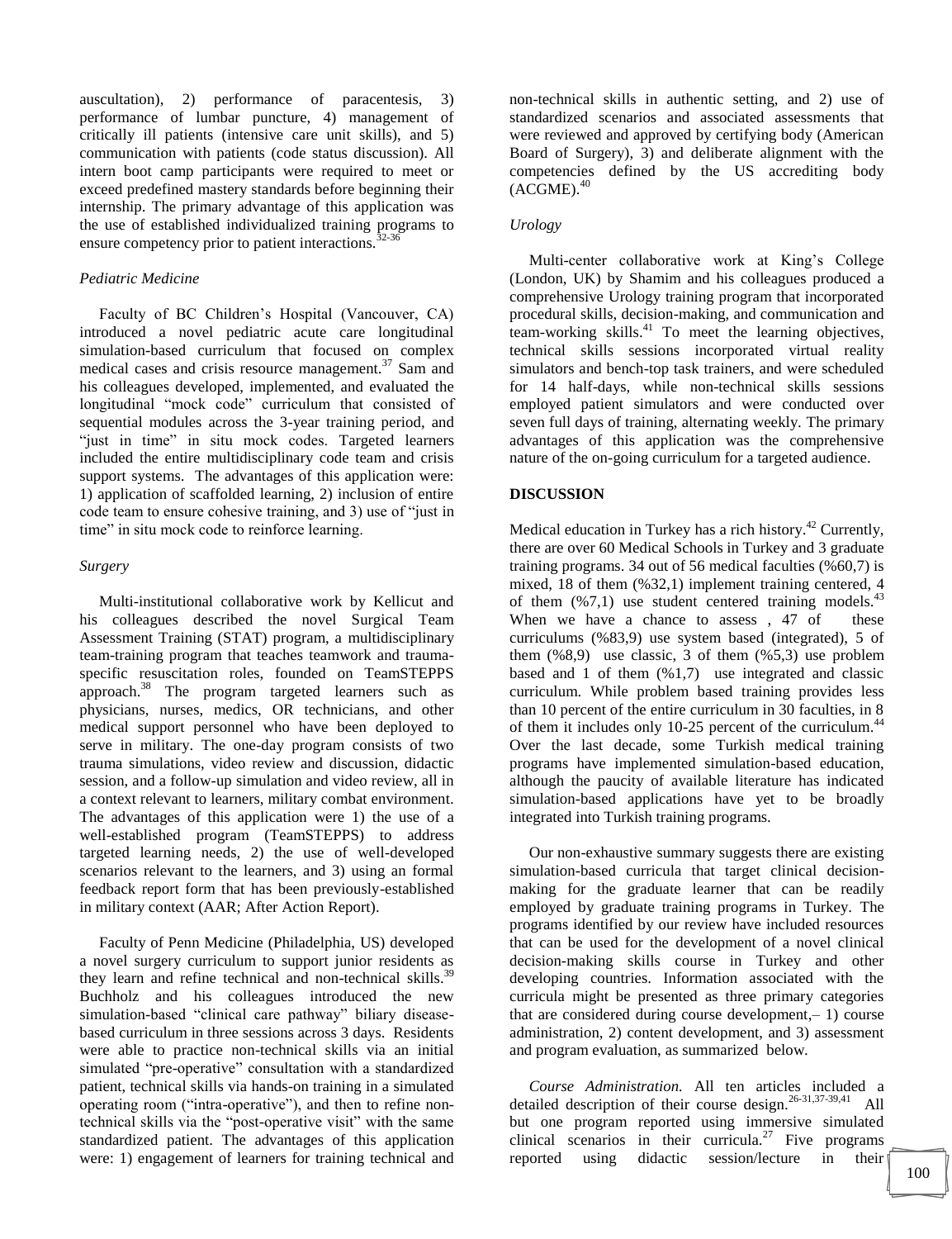programs,<sup>27,28,31,37,39</sup> and were reported as being as short as 15 minute introduction to 2-hour lectures.  $27,38$  Another program used web-based modules to support pre-learning.<sup>31</sup> Seven programs included task/procedural training in their program. 27-29,31,37-39,41 Of these, six programs included task or procedural skills in the immersive clinical scenario, <sup>28, 29, 37-39, 41</sup> while five programs incorporated additional stand-alone task/procedural stations.<sup>27,31,37,39,41</sup> Six programs reported using debriefing in their curricula to support learning, while one program used a question and answer period to promote reflection.<sup>28-31,34,37,38,41</sup> Three programs discussed cost of implementing the curricula,  $30,31,39$  and reported cost ranged from \$17,500 (US) to approximately  $$50,000.<sup>30,37</sup>$ 

 *Content Development.* Five articles described detailed case scenarios used in their programs' sessions,  $26,28-30,39$ while one provided specific scripts associated with their clinical scenarios. <sup>26</sup> Three programs provided a list of resources required, including staff and/or simulators and equipment, <sup>29,39,41</sup> while one of these also provided an illustrated guide of the room set-up.<sup>29</sup> Seven programs employed standardized patients or confederates to aid in training,  $26,29-31,38,39,41$  while three programs did not explicitly report this information. Another provided the link to available teaching materials used in their curriculum.<sup>39</sup>

 *Assessment and Program Evaluation.* Five articles described their assessment methods used in their sessions.<sup>26,30,31,38,41</sup> These authors also provided the assessment forms (performance checklists) in the article<sup>26,30,38</sup> or referenced the resource for the assessment tools they used. <sup>41</sup> Program evaluation methods were described in three articles.<sup>27,30,41</sup> The authors of two programs provided the program evaluation tools used.<sup>27,38</sup>

 The curricula, and the resources made available in the articles, are specific to the authors" clinical context, but they may be used to develop similar curricula, and the concepts extended to other clinical disclipines to develop other novel clinical decision-making skills. The benefits of applying SBE for training graduate learners clinical decision-making are clear. Recently, two independent meta-analyses by McGaghie and colleagues and McMahan and colleagues have demonstrated that simulation has large effects on outcomes of knowledge, skills, and behavior, and moderate effects on patient-related outcomes.<sup>45,46</sup> Benefits of simulation-based education extend beyond reducing error and promoting patient safety. According to Cook and colleagues, patient simulation may also be particularly effective at promoting reflective and comparative analysis of core concepts, which are critical to practioners" clinical decision-making processes.<sup>47</sup> Although the benefits of simulation-based education have been demonstrated in undergraduate and graduate programs at academic medical institututions around the world, in some developing countries such as Turkey, simulation-based education has only recently been introduced, and seems to be limited to undergraduate programs.The challenges associated with employing simulation-based eudcation should not be ignored.

 *Challenges of implementing simulation-based education:* The challenges associated with implementing effective simulation-based education in Turkish graduate programs parallel the challenges expressed by medical educators from other countries. The most often-discussed challenges associated with simulation-based education in medicine are practical in nature, and range from limited financial resources and faculty time to decreased availability of manpower/staff and resources. Other literature indicated faculty's concern regarding a lack of student interest and their own institution"s failure to recognize teaching commitments.<sup>48,49</sup>

 Turkey"s predicament is somewhat exemplified by the availability of simulation centers listed in international directories, such as those maintained by the Society for Simulation in Healthcare (SSIH) and Society in Europe for Simulation Applied to Medicine (SESAM) with over 220 simulation centers located in the US and 28 in Europe, but only one of which is in Turkey. Perhaps best summarized by McGaghie and colleagues, we should not ignore the most challenging barriers to implementing simulationbased education in graduate programs, "educational inertia, and conventional thinking," along with the "financial disincentives and bondage to time-based educational schedules".<sup>50</sup>

 InTurkey, interest in clinical simulation has been markedly improved within the last decade. However, with the exception of certain limited examples, even basic simulation applications, are not yet commonly employed. There are a number of specific challenges associated with implementing simulation in Turkey to consider. First, there are a limited number of medical centers who have been committed to the development of clinical simulation centers for their learners. Second, there are few qualified faculty who have been adequately trained to implement and promote simulation-based training programs for on-going success. These primary challenges are likely to have impacted sustainability of newly-initiated programs. These limitations have led to a lack of research in the area, with little scholarly work being disseminated at national level, and even less at the international level.

If graduate medical training programs are to become successfully sustained in Turkey, a number of actions are required. These are;

- 1) Build new simulation centers for the existing medical trainig centers, and improve existing clinical simulator centers in Turkey,
- 2) Develop or adapt existing successful "train the trainer" programs to increase the pool of qualified trainers and mentors committed to teach future trainees,
- 3) Improve training of clinical simulator centers' staff to ensure highest quality support during development and implementation of training programs,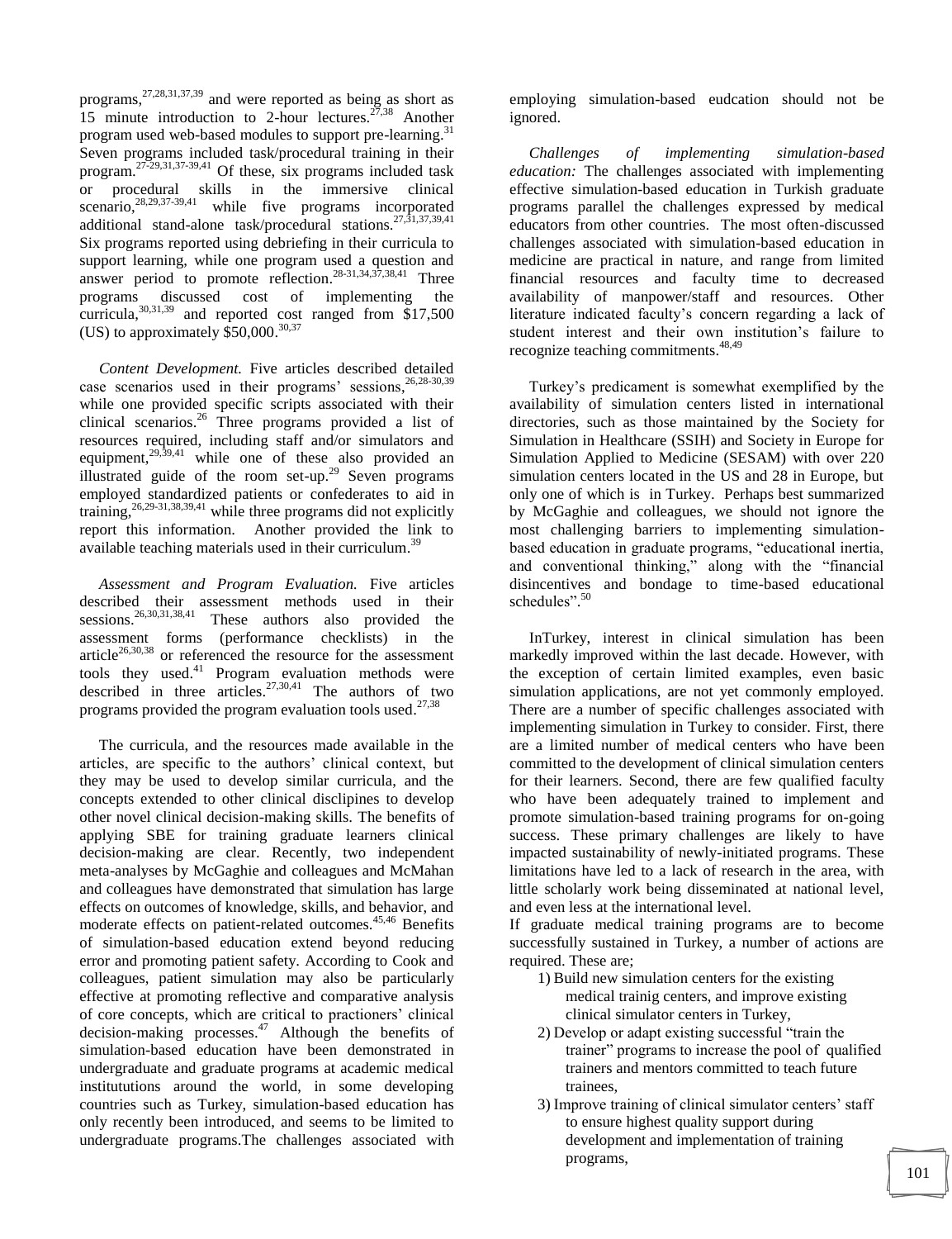- 4) Develop new or adapt existing programs into Universities" Medical curricula, and
- 5) Promote scholarship by supporting national and international research in simulation training programs.

 Although SBE is potentially expensive, the costeffectiveness of it should also be examined in developing countries with limited resources. In addition, improvement of clinical competency, impact on patient safety and a decrease in clinical practice errors are some benefitial results that can be expected. The new model of medical curricula includes emphasis on patient safety, and the incorporation of the medical technological revolution. To optimize the use of SBE, trainers should be skillful in creating a receptive atmosphere, providing constructive feedback, and using video feedback and debriefing. Also, health systems should be revised for enabling adopting simulation as a standard of training and a certification programme.

 Despite the challenges in developing countries such as Turkey, simulation-based education has demonstrated its success and value in undergraduate medical education. Because of this, simulation-based education could be effectively incorporated into curricula for resident training as well. Simulation-based education applications in developing countries should follow best practices demonstrated in other parts of the world. Looking into the future, perhaps it should be considered for applications in continuous professional development and training of trainers in the future. Why not? Aren't patient safety and development of clinical skills necessary for everyone?

## **CONCLUSION**

 As medical programs face a shift in teaching paradigms and the needs of the modern learner evolve at a global level, simulation-based education offers obvious benefits. In particular, graduate-level training programs used to support clinical decision-making are critical to the development of competent physicians around the world. We detail several key themes for success in developing simulation in Turkey that could address several needs among medical learners, which could also be extrapolated to other developing countries to improve education and meet the unique needs of medical educators and medical learners.Simulation applications find place in medical training both in providing patient safety and developing technical skills in many countries at an increasing rate.These applications take place in most curriculums of developed countries for graduates and residents; it creates a significant advantage in integration of them in training. In the light of changing perception in the medical training in Turkey, simulation seems to have a better acceptance. Universities that assess their curriculums aim to train better doctors with adequate knowledge as well as with simulation based skills during their trainings that match their students" characteristics. Although these applications are becoming widespread in developing countries including

Turkey and being included in curriculums for graduate trainings, it has not been accepted widely in resident trainings as of yet. Benefits of including widespread simulation applications for residents in curriculums and eventually increased quality of medical education due to this fact should not be ruled out. Undoubtedly, future academic articles published in developing countries will prove to help integration in training and attract most needed attention to this issue. This might even bring widespread usage of high technology simulators in trainer training and might bring a different perspective to the medical education in the future.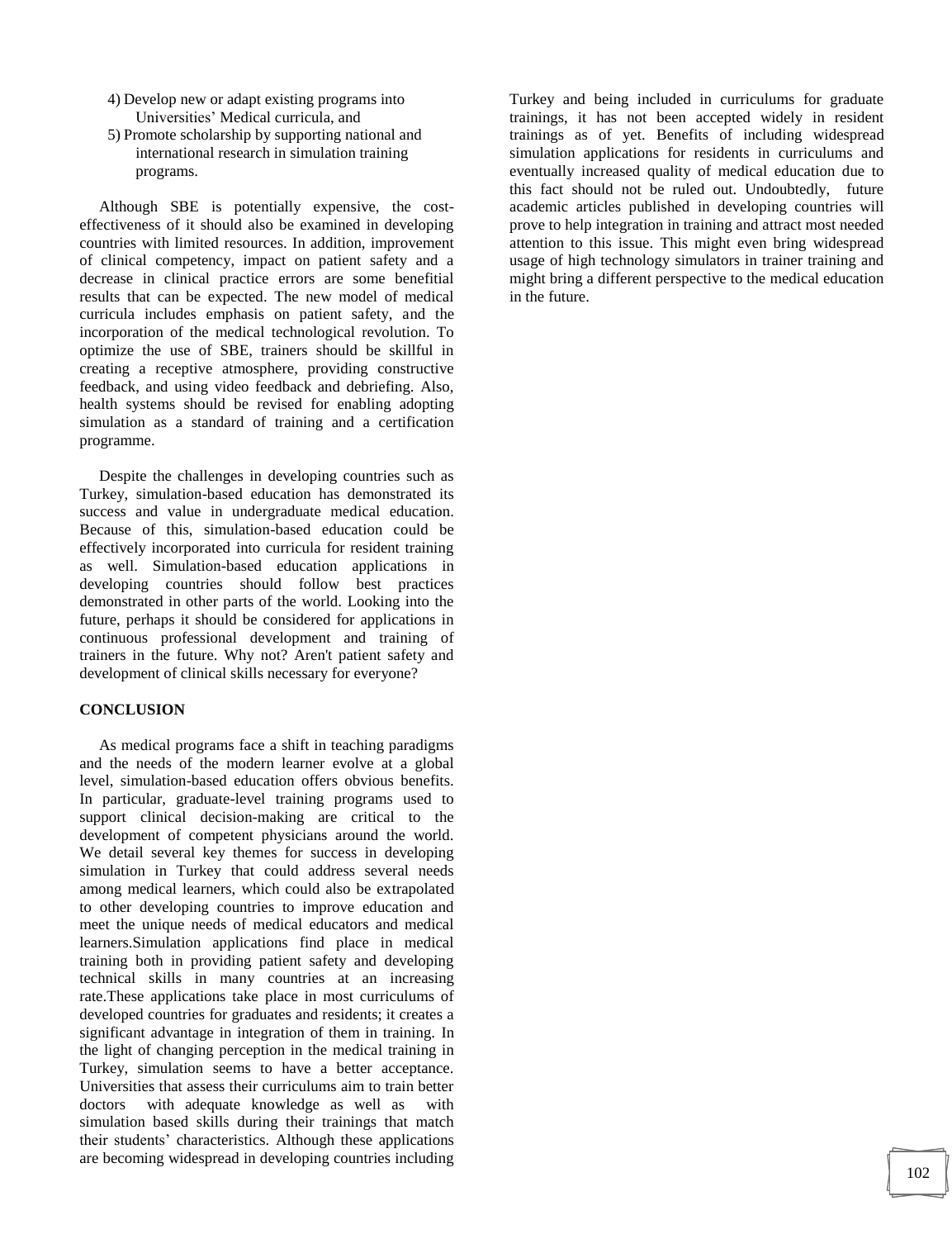## **REFERENCES**

1. Laschinger S, Medves J, Pulling C, McGraw DR, Waytuck B, Harrison MB, et al. Effectiveness of simulation on health profession students' knowledge, skills, confidence and satisfaction. Int J Evid Based Healthc 2008 Sep;6(3):278–302.

2. Scalese RJ, Obeso VT, Issenberg SB. Simulation technology for skills training and competency assessment in medical education. J Gen Intern Med 2008 Jan;23(1): 46–49.

3. Gordon J. Fostering students" personal and professional development in medicine: a new framework for PPD. Med Educ 2003 Apr;37(4):341–9.

4. Boshuizen H, Schmidt HG. On the role of biomedical knowledge in clinical reasoning by experts, intermediates and novices. Cog Sci 1992;16(2):153–184.

5. Kramer AW, Jansen JJ, Zuithoff P, Tan LH, Grol LP, van der Vleuten C.P.M. Predictive validity of a written knowledge test of skills for an OSCE in postgraduate training for general practice. Med Educ 2002 Sep;36 (9):36:812–9.

6. Eckleberry-Hunt J, Tucciarone J. The Challenges and Opportunities of Teaching "Generation Y". J Grad Med Educ 2011 Dec;3(4):458-61.

7. Monaco M, Martin M. The millennial student: A new generation of learners. Athletic Train Educ J 2007;2(Apr– Jun):42–46.

8. Twenge JM . Generational changes and their impact in the classroom: teaching generation me. Med Educ 2009 May; 43(5): 398–405.

9. Croasdale M. Med schools adjusting to millennial students: Educators look for ways to build on new scholars' perceived strengths in technology, optimism and teambuilding. Am Med News 2008 Jan.

10. Sandars J, Morrison C. What is the net generation? The challenge for future medical education. Med Teach 2007 Mar; 29(2-3): 85-88.

11. Kuh GD. What we're learning about student engagement from NSSE: Benchmarks for effective educational practices, change. The Magazine of Higher Learning 2003;35(2):24-32.

12. Mıdık Ö, Kartal M. Simulation based medical education. Marmara Medical Journal 2010;23(3):389–399.

13. DiLullo C, McGee P, Kriebel RM. Demystifying the millennial student: A reassessment in measures of character and engagement in professional education. Anat Sci Educ 2011 July-August;4(4):214-26.

14. Weimer M. Millennial students: They aren't all the same. The Teaching Professor 2012;26:3-8.

15. Irby DM, Cooke M, O'Brien BC. Calls for reform of medical education by the Carnegie Foundation for the advancement of teaching: 1910 and 2010. Acad Med 2010 Feb;85(2):220–7.

16. Rodriguez-Paz JM, Kennedy M, Salas E, Wu AW, Sexton JB, Hunt EA, et al. Beyond "see one, do one, teach one": toward a different training paradigm. Qual Saf Health Care 2009 Feb;18(1):63-8.

17. Gordon JA, Hayden EM, Ahmed RA, Pawlowski JB, Khoury KN, Oriol NE. Early bedside care during preclinical medical education: Can technology-enhanced patient simulation advance the flexnerian ideal? Acad Med 2010 Feb;85(2):370–377.

18.http://www.carnegiefoundation.org/sites/default/files/eli brary/Carnegie\_Flexner\_Report.pdf. erişim tarihi: 20.11.2009

19. Tatar M , Kanavos P. Health care reform in Turkey. Health Policy Developments , Eurohealth 2006;12(1):20– 22.

20. McGaghie WC, Issenberg SB, Barsuk JH, Wayne DB. A critical review of simulation-based mastery learning with translational outcomes. Med Educ 2014 Apr;48(4):375-85.

21. Gordon JA. The human patient simulator: acceptance and efficacy as a teaching tool for students. Medical Readiness Trainer Team. Acad Med 2000 May;75(2):522. 22. McGregor CA, Paton C, Thomson C, Chandratilake M, Scott H. Preparing medical students for clinical decision making: a pilot study exploring how students make decisions and the perceived impact of a clinical decision making teaching intervention. Med Teach 2012;34(7):508- 17.

23. Ziv A, Wolpe PR, Small SD, Glick S. Simulation based medical education: an ethical imperative. Acad Med 2003 Aug;78(8):783–8.

24. Okuda Y, Bryson EO, DeMaria S Jr, Jacobson L, Quinones J, Shen B, et al. The utility of simulation in medical education: what is the evidence. Mt Sinai J Med 2009 Aug;76(4):330–43.

25. Shafer S, Rooney D, Schumacher R, Chapman R, House J. Neonatal lumbar punctures: bridging the clinical gap. MedEdPortal Publications 2013.

26. Levine AI, Swartz MH. Standardized patients: the "other" simulation. J Crit Care 2008 Jun;23(2):179-84.

27. Grall KH, Stoneking LR, DeLuca LA, Waterbrook AL, Pritchard TG, Denninghoff KR. An innovative longitudinal curriculum to increase emergency medicine residents' exposure to rarely encountered and technically challenging procedures. Adv Med Educ Pract 2014 Jul 17;5:229-36.

28. Lee MO, Brown LL, Bender J, Machan JT, Overly FL. A medical simulation-based educational intervention for emergency medicine residents in neonatal resuscitation. Acad Emerg Med 2012 May;19(5):577–85.

29. Okuda Y, Godwin SA, Jacobson L, Wang E, Weingart S. SimWars. J Emerg Med 2014 Nov;47(5):586-93.

30. Mathai SK, Miloslavsky EM, Contreras-Valdes FM, Milosh-Zinkus T, Hayden EM, Gordon JA, et al. How we implemented a resident-led medical simulation curriculum in a large internal medicine residency program. Med Teach 2014 Apr;36(4):279–83.

31. Cohen ER, Barsuk JH, Moazed F, Caprio T, Didwania A, McGaghie WC, et al. Making july safer: simulationbased mastery learning during intern boot camp. Acad Med 2013 Feb;88(2):233-9.